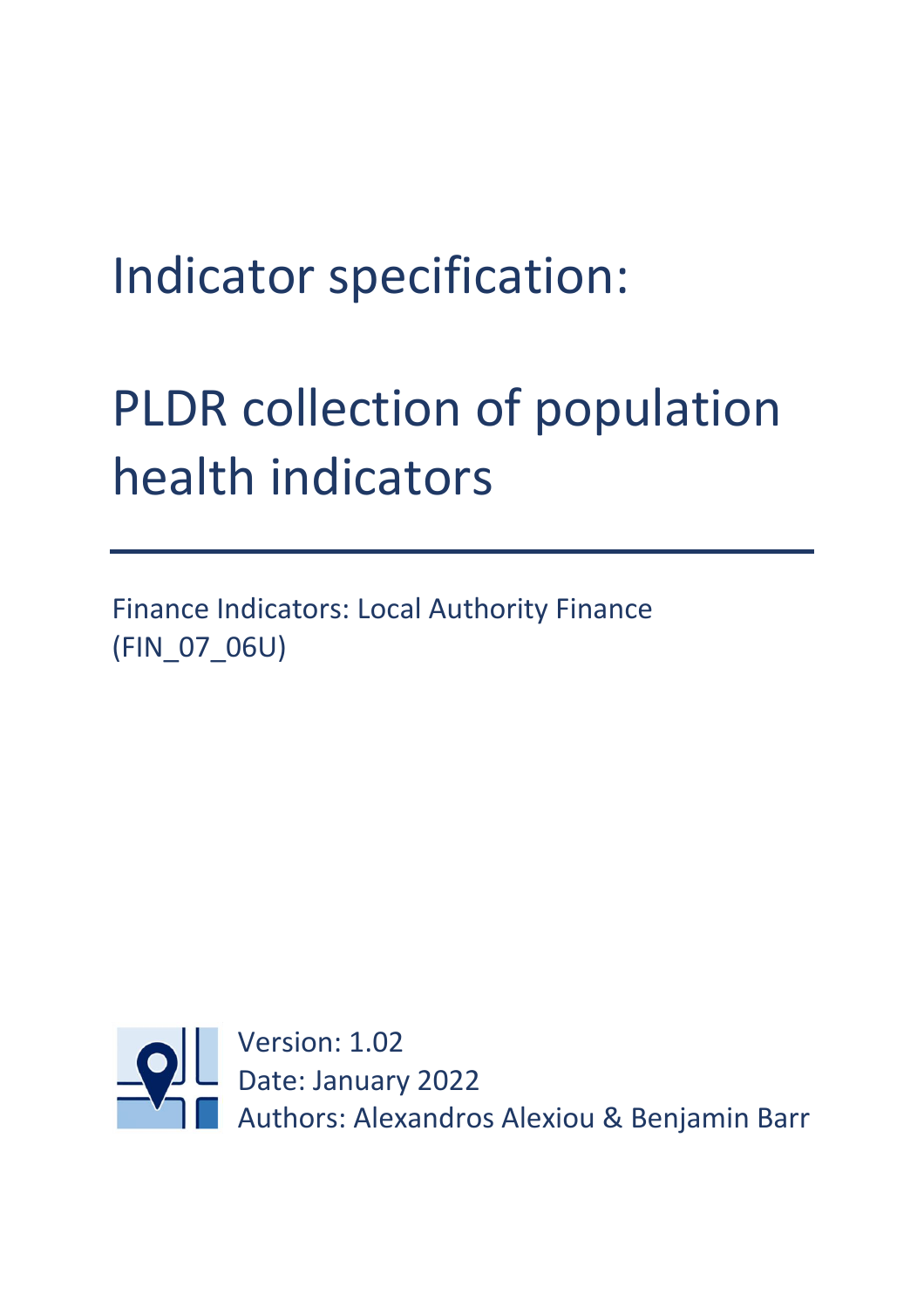



### **Overview**

#### **Indicator title**

Local Authority Finance: Net Current Expenditure – Children Social Care services, Upper Tier (FIN\_07\_06U)

 $\overline{a}$ 

#### **Indicator family name**

Local Authority Finance

#### **Summary**

This indicator describes the annual net expenditure for Children Social Care services provided by every Upper Tier Local Authority in England between 2011-12 to 2020-21. The net expenditure for Children Social Care services is defined as the total (gross) Children Social Care services expenditure minus any income that may be related to delivering these services, such as sales, fees and charges.

#### **Technical description**

The indicator was compiled from annual revenue outturn estimates of Local Authority (LA) revenue expenditure and financing. The net expenditure for Children Social Care services is defined as the gross service expenditure minus any income that is related to delivering these services, in particular a) Sales, fees and charges and b) Other types of income. Expenditure values are given on the basis of financial years, i.e. from April  $1<sup>st</sup>$  to March  $31<sup>st</sup>$ . Values are expressed in thousands  $(E)$ . Since some services are provided in Upper Tier and others in Lower Tier LAs, individual spending figures from Lower Tier LAs were distributed to Upper Tier LAs by aggregating. Expenditure values from historic LA geography have been referenced to the 2020 LA geography. This includes changes in name/codes, merges, or splits of old LAs to new LAs based on population ratios for that year. The service expenditure is expressed as the total amount as well as per capita, for direct comparisons. However, expenditure figures were not adjusted for inflation. Note that at the time of publication, revenue outturns are missing for the financial year 2020-21 for the following 8 Local Authority Districts and 3 Unitary Authorities:

- Reading
- Slough
- Bromsgrove
- Redditch
- Medway Towns
- Corby
- East Northamptonshire
- Cannock Chase
- Surrey Heath
- North Warwickshire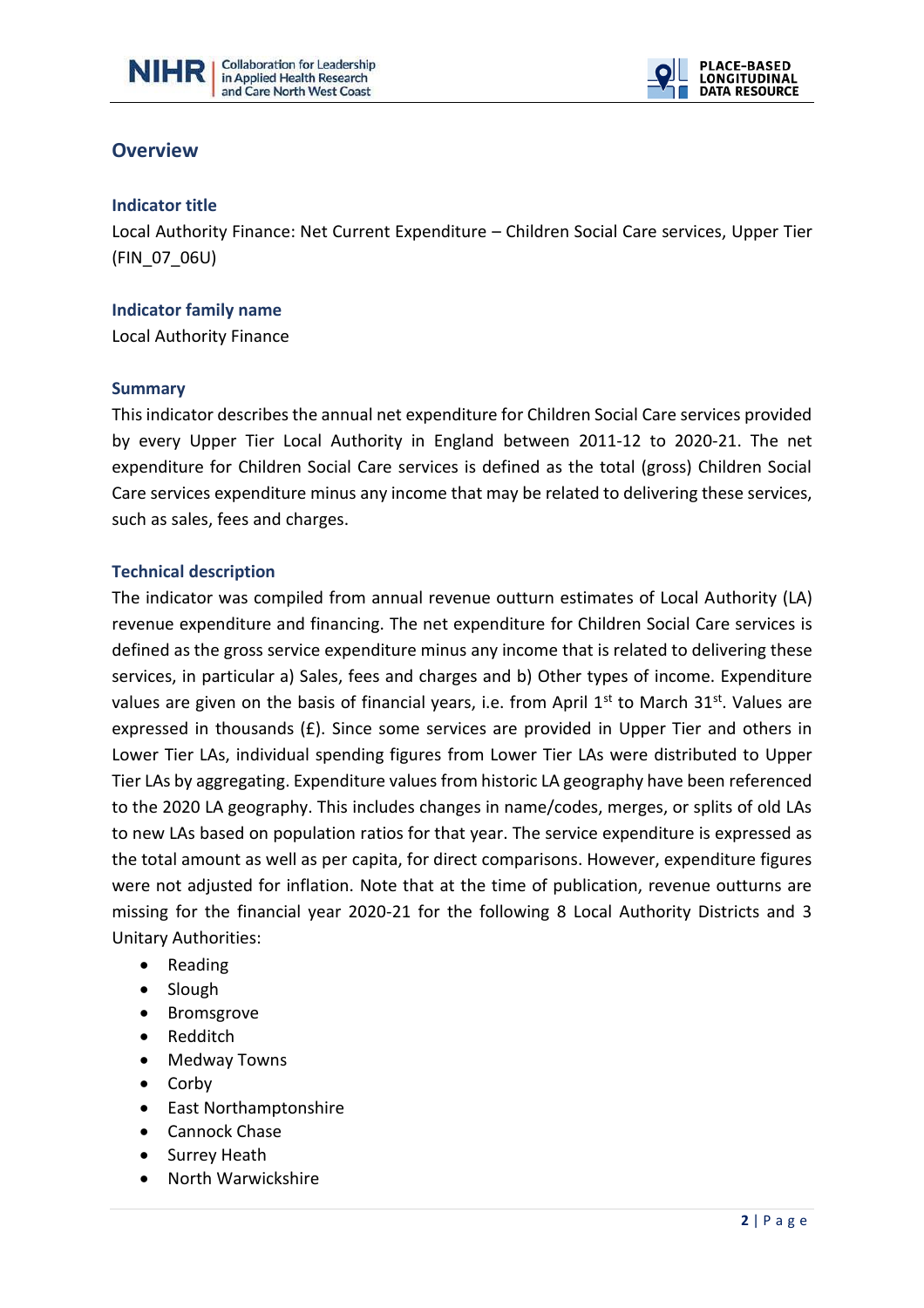



#### • Nuneaton & Bedworth

Missing data from some of these local authorities might affect spending figures for their respective upper-tier County Authorities, depending on the spending category (i.e. Social Care spending will not be affected, but Housing spending will).

 $\overline{a}$ 

**Unique Identifier**

FIN\_07\_06U

# **Construction**

#### **Data sources**

Outturn revenue data of LAs in England are published annually by the *Local Government Finance - Data Collection Analysis and Accountancy* division of the *Department for Communities and Local Government*. The Local Authority Net Current Expenditure figures were extracted from the *Revenue Outturn Summary* datasets. The collection of datasets and additional information about LA revenue outturn data estimates can be found at: [https://www.gov.uk/government/collections/local-authority-revenue-expenditure-and](https://www.gov.uk/government/collections/local-authority-revenue-expenditure-and-financing)[financing.](https://www.gov.uk/government/collections/local-authority-revenue-expenditure-and-financing) Data before the financial year 2007/08 were obtained directly through Freedom of Information requests.

#### **Construction of LA-level data**

Some services are provided in Lower and some in Upper tier local authorities (e.g. at County level). LA spending figures thus includes both Upper Tier (UTLA) and Lower Tier (LTLA) authorities (i.e. 151 and 314 respectively in England as of April 2020). In order to provide a common denominator for direct comparisons with other types of data, LA expenditures were distributed from Lower to Upper and from Upper to Lower. Further expenditures on specific services also includes spending from "other" authorities. In particular, these are:

- The Greater London Authority
- Combined Authorities
- Police and Crime Commissioner and Chief Constable Authorities
- Fire and Rescue Authorities
- Waste Authorities
- Transport Authorities

All spending by all of the above types of authorities has been included in the calculations of the total LA-level service expenditure, and has been referenced either to LTLAs or UTLAs. Note that the only type of authority for which expenditures have not been taken into account are Park Authorities (however, these show generally low levels of expenditure, mainly within the Cultural and Related services and Central Services). Also note that many of these special local authorities have been abolished and their services incorporated (in part or in whole) into other administrations (for instance Transport Authorities' services have been transferred to Combined Authorities).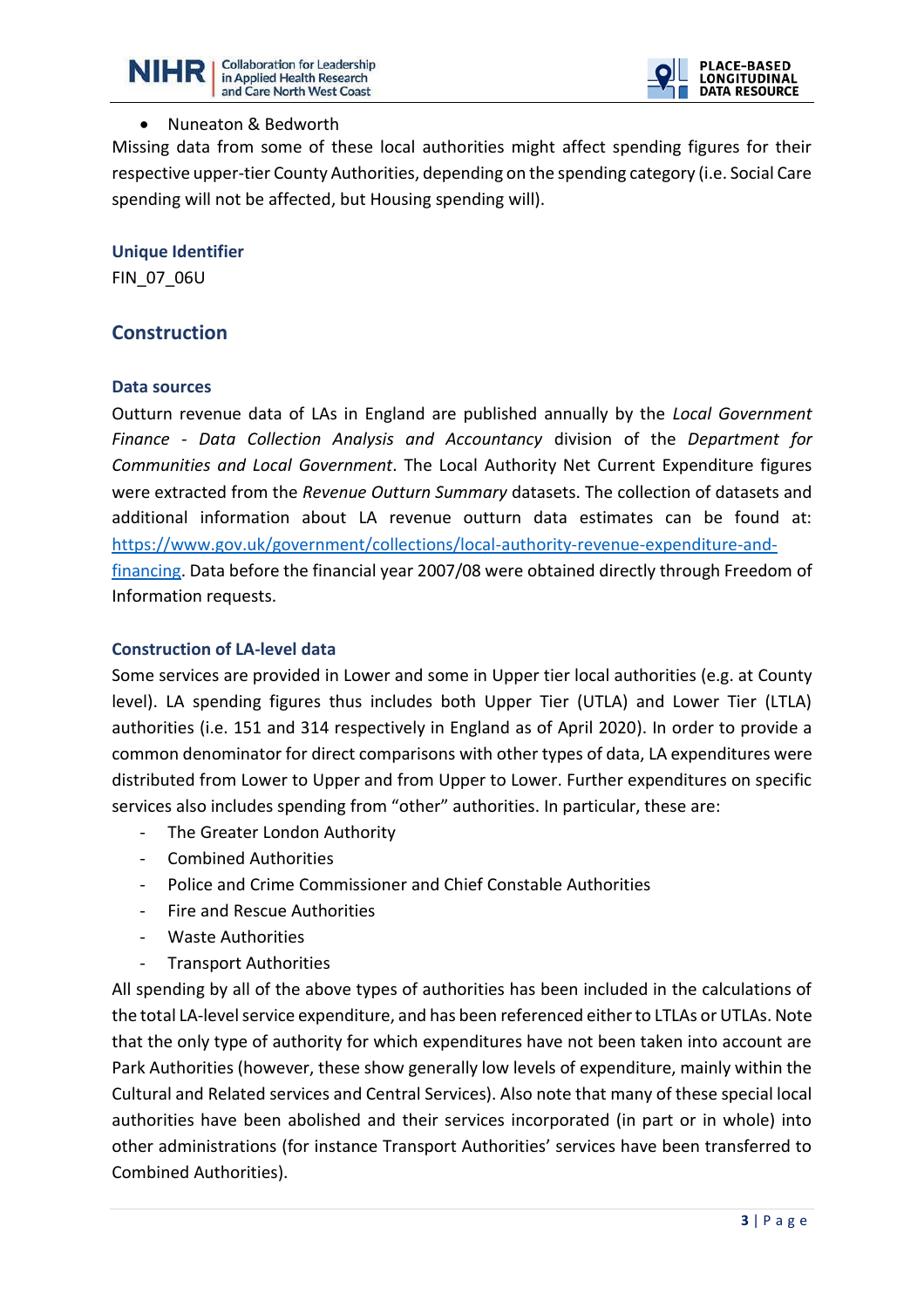

The specific methodology by which the total levels of expenditure per service category are calculated for each Local Authority is as follows:

 $\overline{a}$ 

LTLA Methodology: Shire Counties' expenditures were disaggregated to Shire Districts by means of population-based ratios, i.e. annual expenditure was distributed to LTLAs based on their share of population, derived from their total population estimates for that particular year (Source: ONS).

The Greater London Authority expenditure was distributed to London Boroughs by means of distributing expenditure according to population. Expenditures from Combined Authorities, Police Authorities, Fire and Rescue Authorities, Waste Authorities and Transport Authorities were also attributed to LTLAs by means of distributing expenditure according to population for that year. All the above expenditures are aggregated and added to the recorded LTLA service expenditure in order to produce the estimated total service expenditure for that LA.

For the construction of LTLA measures, all expenditure values from historic LA geography have been referenced to the 2020 LA geography. This includes changes in name/codes, merges, or splits of old LAs to new LAs based on population ratios for that year. For instance, after 2009 the (upper tier) Cheshire County Council and the (lower tier) 6 Cheshire Local Authority Districts were abolished and replaced by two new unitary authorities, Cheshire East and Cheshire West and Chester. In order to calculate the "would-be" Cheshire East's spending figures in 2008, values for the 3 of the 6 historic districts that formed Cheshire East as well as 47.28% of the historical Cheshire County spending were aggregated.

UTLA Methodology: Shire Districts' expenditures are attributed to Shire Counties by means of aggregating. Expenditures from the Greater London Authority, Combined Authorities, Police Authorities, Fire and Rescue Authorities, Waste Authorities and Transport Authorities have been disaggregated to UTLAs by means of population ratios, and referenced to the 2020 Local Authority geography, similarly to the LTLA methodology.

Note that spending categories are not consistent throughout the time period, with the introduction of new services (and removal of others). This also suggests that total expenditure values may not be directly comparable between all years. For instance, Public Health was introduced in 2013, while Court services were removed in 2009.

# **Presentation**

#### **Breakdowns**

#### Time period

Financial year (April  $1^{st}$  to March 31 $^{st}$ ) data: 2011-12 to 2020-21.

#### Geography